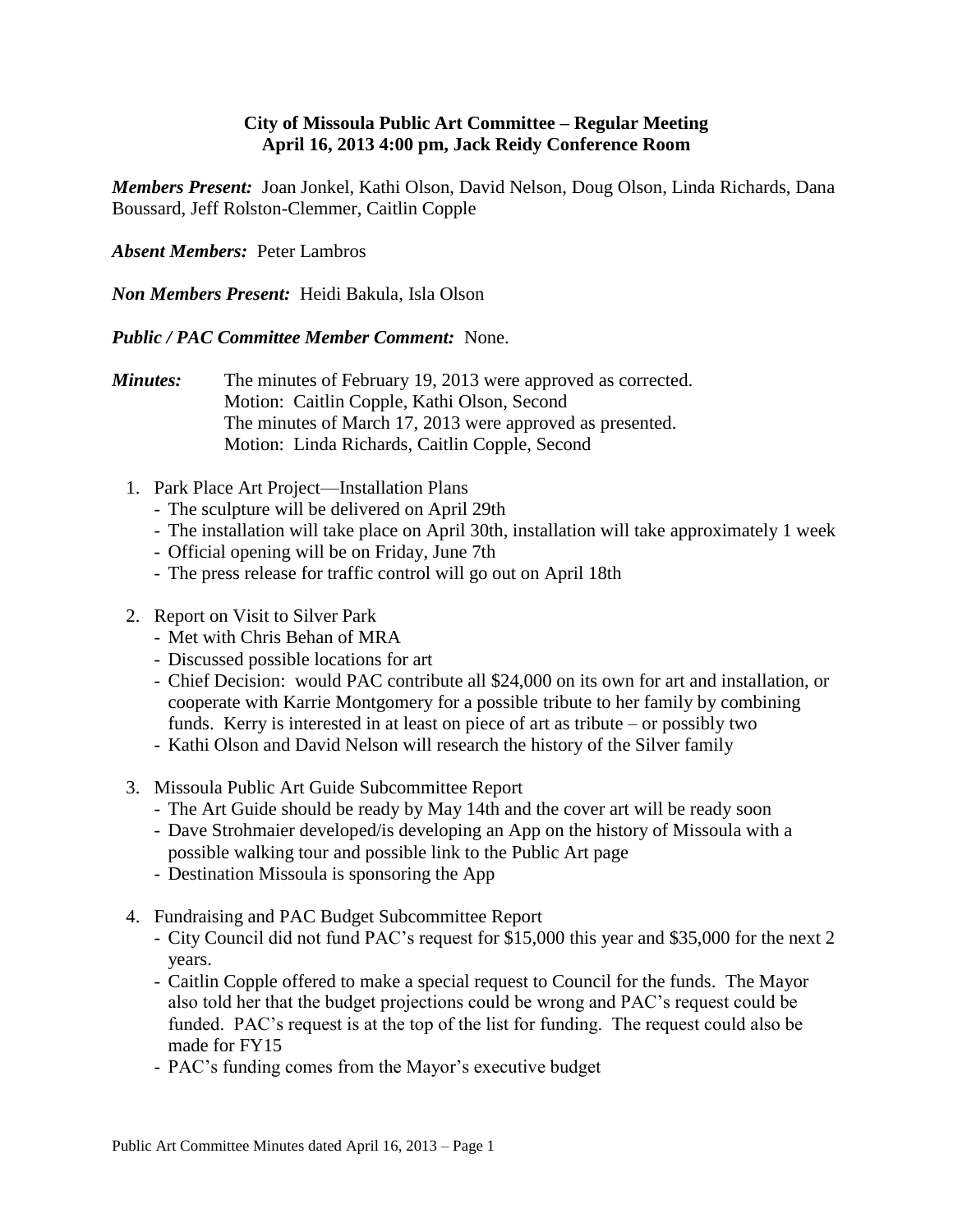- Due to yearly maintenance of existing art, it is hard to determine how much PAC can spend from year to year on other projects
- PAC should determine an appropriate reserve amount for maintenance for art as required by the Percent for Art ordinance
- 5. Traffic Signal Box Upcoming Art Call
	- Currently working on a \$1,000 neighborhood grant
	- Six TSB's are planned the art call will go out in mid to late April
	- TSB's will be painted by mid or the end of July
	- Question on whether or not an artist could submit an unpainted line drawing consideration is that all artists follow the same criteria so a line drawing would not be acceptable
	- There was concern over whether TSB artists were being paid enough for their artwork The budged seemed too tight for those artists
	- One suggestion was that \$15,000 be used for the TSB project and no donations would be needed. There is currently \$22,000 in the PAC account set aside for maintenance. PAC should insure that money from the city gets spent on the art and the artist.

Doug Olson made a **motion** to give the TSB artists a total of \$1,500 each, this time, and take the money out of the Public Art Trust Fund. Jeff Rolston-Clemmer seconded the motion.

After some discussion for and against, David Nelson called for the question.

### The motion **failed**.

### Ayes: Doug Olson

Nayes: Joan Jonkel, David Nelson, Linda Richards, Jeff Rolston-Clemmer, Dana Boussard Abstained: Kathi Olson

PAC will discuss this at their long-range planning meeting and the current art call will go out as is.

- 6. Pineview Park Project Draft Art Call
	- The committee discussed Linda Richards' recommended changes to the Pineview Park draft art call. The consensus was that the changes were agreeable.
	- The committee wanted to be careful to get an artist that would follow through since they can sometimes take on too much of a project and not finish it. One comment was to get the best art possible and set a high standard for great art.
	- The goal was to have \$12,000 for the project, and after July 1st they may find out that there will be more funds available for the project.
	- Consideration was to draw from the trust account as well.
	- Three spots in the park were chosen to be used but artist can choose any location they like.
	- Funds could also be pursued through neighborhood donations.